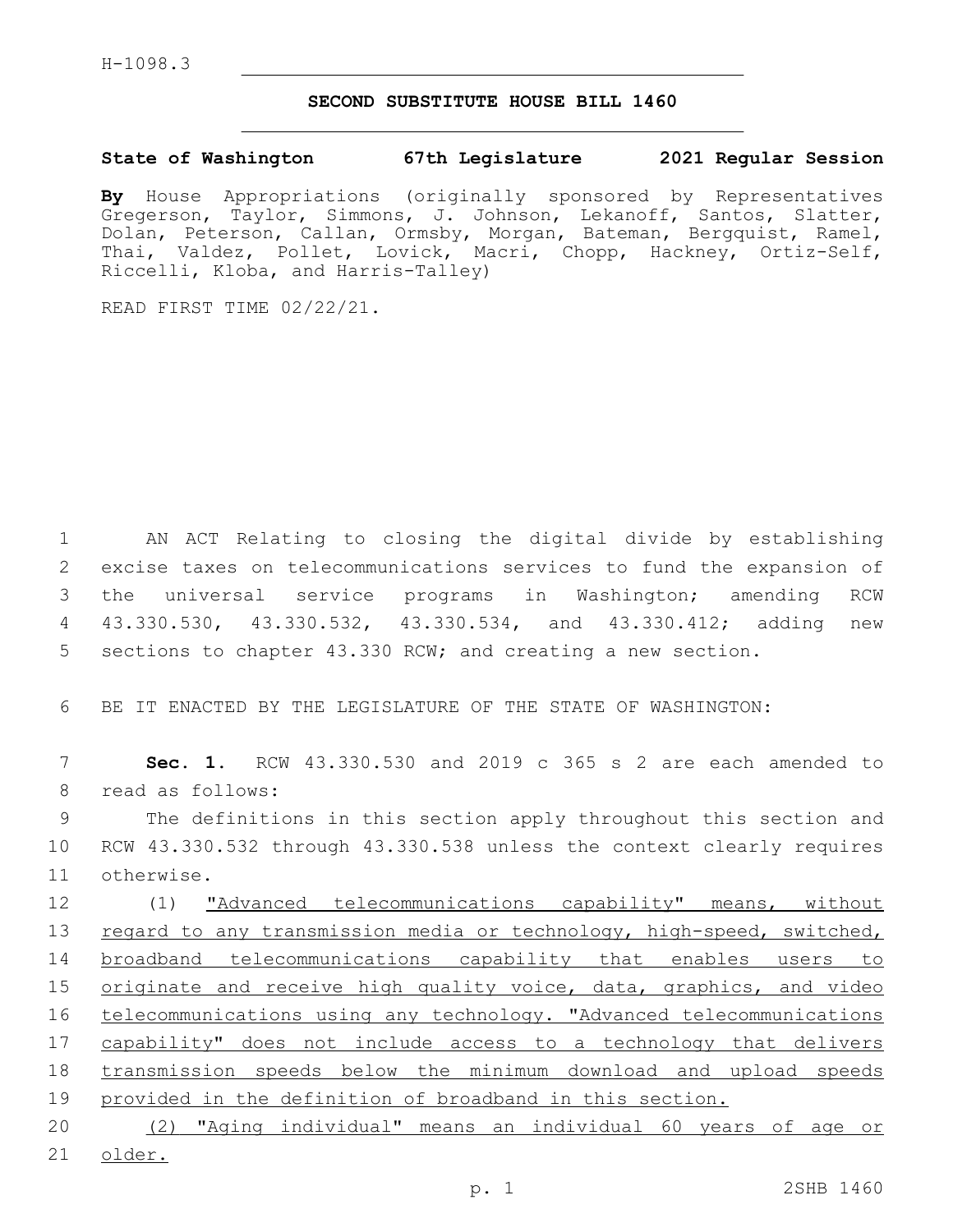(3) "Board" means the public works board established in RCW 43.155.030.2

- $(1+2)$ )  $(4)$  "Broadband" or "broadband service" means any service providing advanced telecommunications capability and internet access 5 with transmission speeds that, at a minimum, provide ((twenty-five)) 25 megabits per second download and three megabits per second upload.
- 7 (( $(43)$ )) (5) "Broadband adoption" means the process by which an 8 individual obtains daily access to the internet:
- (a) At a speed, quality, and capacity necessary for the 10 individual to accomplish common tasks, such that the access qualifies 11 as an advanced telecommunications capability;

 (b) Providing individuals with the digital skills necessary to 13 participate online; and

14 (c) On a device connected to the internet and other advanced telecommunications services via a secure and convenient network.

 (6) "Broadband infrastructure" means networks of deployed telecommunications equipment and technologies necessary to provide high-speed internet access and other advanced telecommunications 19 services to end users.

20  $((+4))$   $(7)$  "Department" means the department of commerce.

  $((+5+))$   $(8)$  "Digital equity" means the condition in which individuals and communities in Washington have the information 23 technology capacity that is needed for full participation in society and the economy.

 (9) "Digital inclusion" means the activities that are necessary to ensure that all individuals in Washington have access to, and the use of, affordable information and communication technologies including, but not limited to reliable broadband internet service, 29 internet-enabled devices that meet the needs of the user, and applications and online content designed to enable and encourage self-sufficiency, participation, and collaboration. "Digital inclusion" also includes obtaining access to digital literacy training, the provision of quality technical support, and obtaining basic awareness of measures to ensure online privacy and 35 cybersecurity.

 (10) "Digital literacy" means the skills associated with using technology to enable users to use information and communications technologies to find, evaluate, organize, create, and communicate information.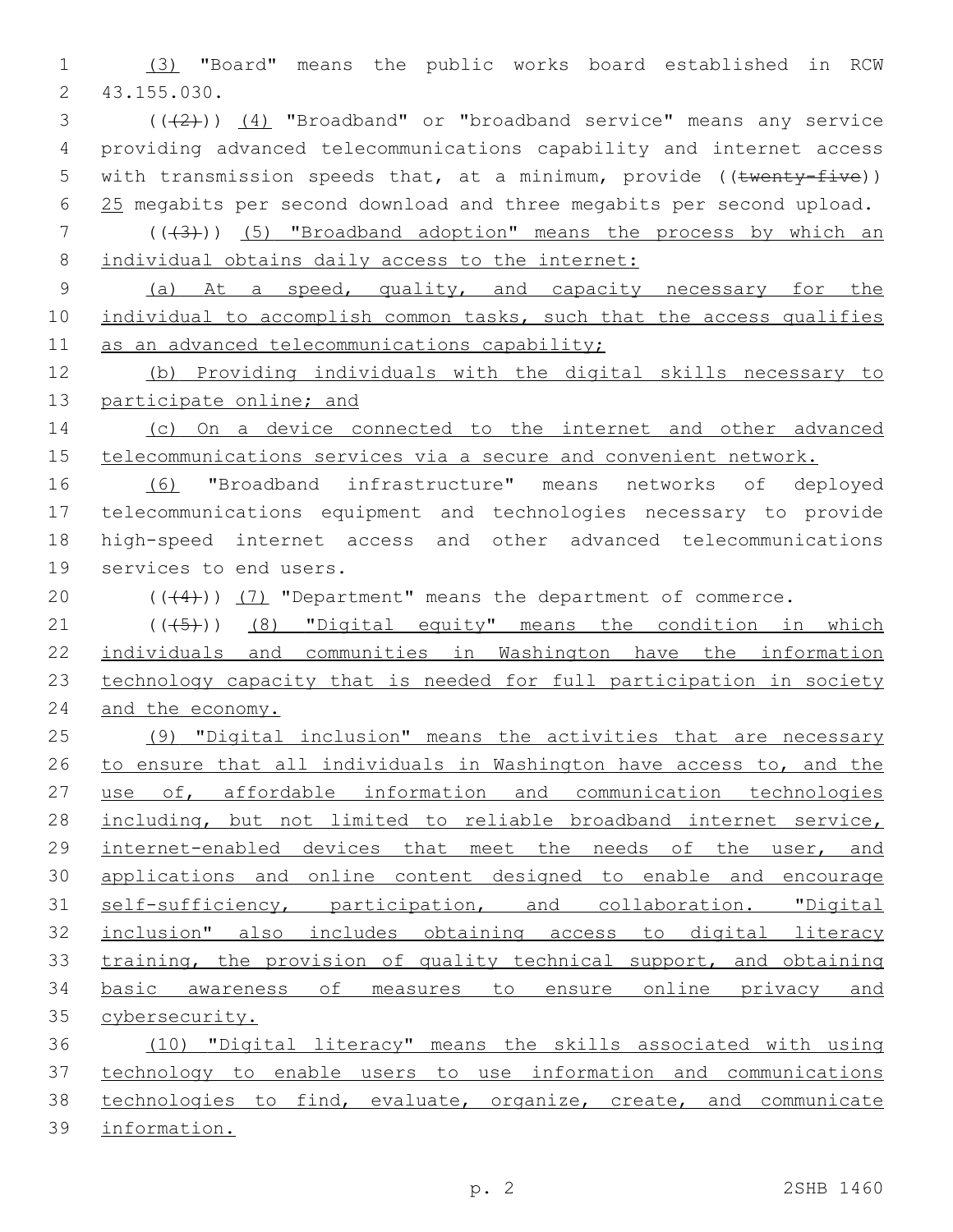(11) "Last mile infrastructure" means broadband infrastructure that serves as the final connection from a broadband service provider's network to the end-use customer's on-premises 4 telecommunications equipment.

 (((6))) (12) "Local government" includes cities, towns, counties, municipal corporations, public port districts, public utility districts, quasi-municipal corporations, special purpose districts, and multiparty entities comprised of public entity members.

9  $((+7)$ ) (13) "Low-income" means a household, the federal taxable income of which is not more than 200 percent of an amount equal to 11 the poverty level, as determined by using criteria of poverty established by the United States bureau of the census, for the most 13 recently completed taxable year.

 (14) "Middle mile infrastructure" means broadband infrastructure that links a broadband service provider's core network infrastructure 16 to last mile infrastructure.

17 (((8)) (15) "Office" means the governor's statewide broadband 18 office established in RCW 43.330.532.

19  $((+9+))$   $(16)$  "Tribe" means any federally recognized Indian tribe whose traditional lands and territories included parts of Washington.

21 (((410)) (17) "Underserved population" means:

(a) Individuals who live in low-income households;

(b) Aging individuals;

24 (c) Incarcerated individuals;

(d) Veterans;

26 (e) Individuals with disabilities;

 (f) Individuals with a language barrier, including individuals 28 who are English learners or who have low levels of literacy;

 (g) Individuals who are members of a racial or ethnic minority group; and

(h) Individuals who primarily reside in a rural area.

 (18) "Unserved areas" means areas of Washington in which households and businesses lack access to broadband service, as defined by the office, except that the state's definition for broadband service may not be actual speeds less than twenty-five megabits per second download and three megabits per second upload.

 **Sec. 2.** RCW 43.330.532 and 2019 c 365 s 3 are each amended to read as follows:38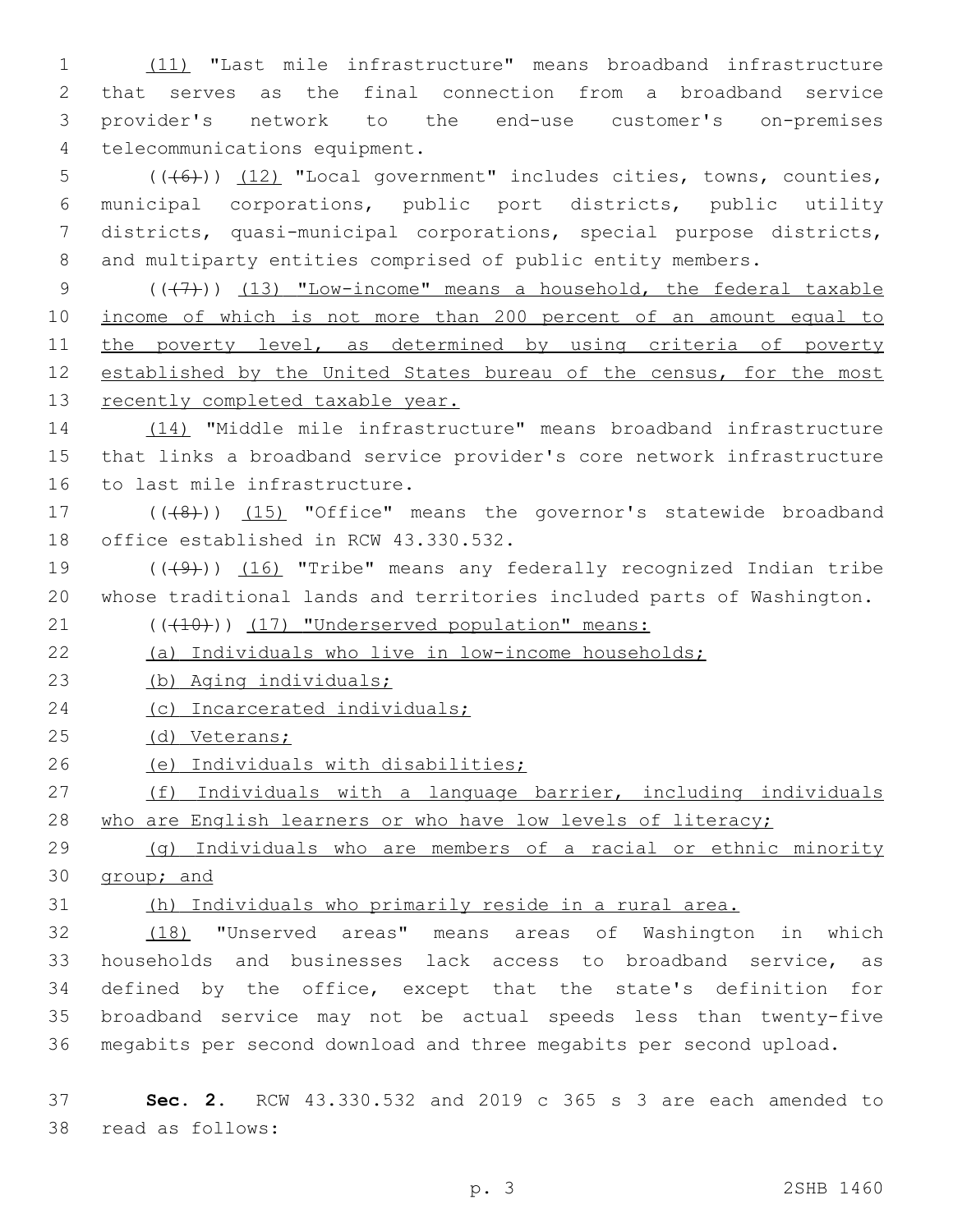(1) The governor's statewide broadband office is established. The director of the office must be appointed by the governor. The office may employ staff necessary to carry out the office's duties as prescribed by chapter 365, Laws of 2019, subject to the availability 5 of amounts appropriated for this specific purpose.

 (2) The purpose of the office is to encourage, foster, develop, and improve affordable, quality broadband within the state in order to:8

 (a) Drive job creation, promote innovation, improve economic vitality, and expand markets for Washington businesses;

 (b) Serve the ongoing and growing needs of Washington's education 12 systems, health care systems, public safety systems, industries and business, governmental operations, and citizens; and

14 (c) Improve broadband accessibility and adoption for unserved and 15 underserved communities and populations.

 **Sec. 3.** RCW 43.330.534 and 2019 c 365 s 4 are each amended to 17 read as follows:

18 (1) The office has the power and duty to:

 (a) Serve as the central broadband planning body for the state of 20 Washington;

 (b) Coordinate with local governments, tribes, public and private entities, nonprofit organizations, and consumer-owned and investor- owned utilities to develop strategies and plans promoting deployment of broadband infrastructure and greater broadband access, while 25 protecting proprietary information;

 (c) Review existing broadband initiatives, policies, and public 27 and private investments;

 (d) Develop, recommend, and implement a statewide plan to encourage cost-effective broadband access and to make recommendations for increased usage, particularly in rural and other unserved areas;

 (e) Update the state's broadband goals and definitions for broadband service in unserved areas as technology advances, except that the state's definition for broadband service may not be actual speeds less than twenty-five megabits per second download and three 35 megabits per second upload; and

 (f) Encourage public-private partnerships to increase deployment and adoption of broadband services and applications.

 (2) When developing plans or strategies for broadband deployment, 39 the office must consider: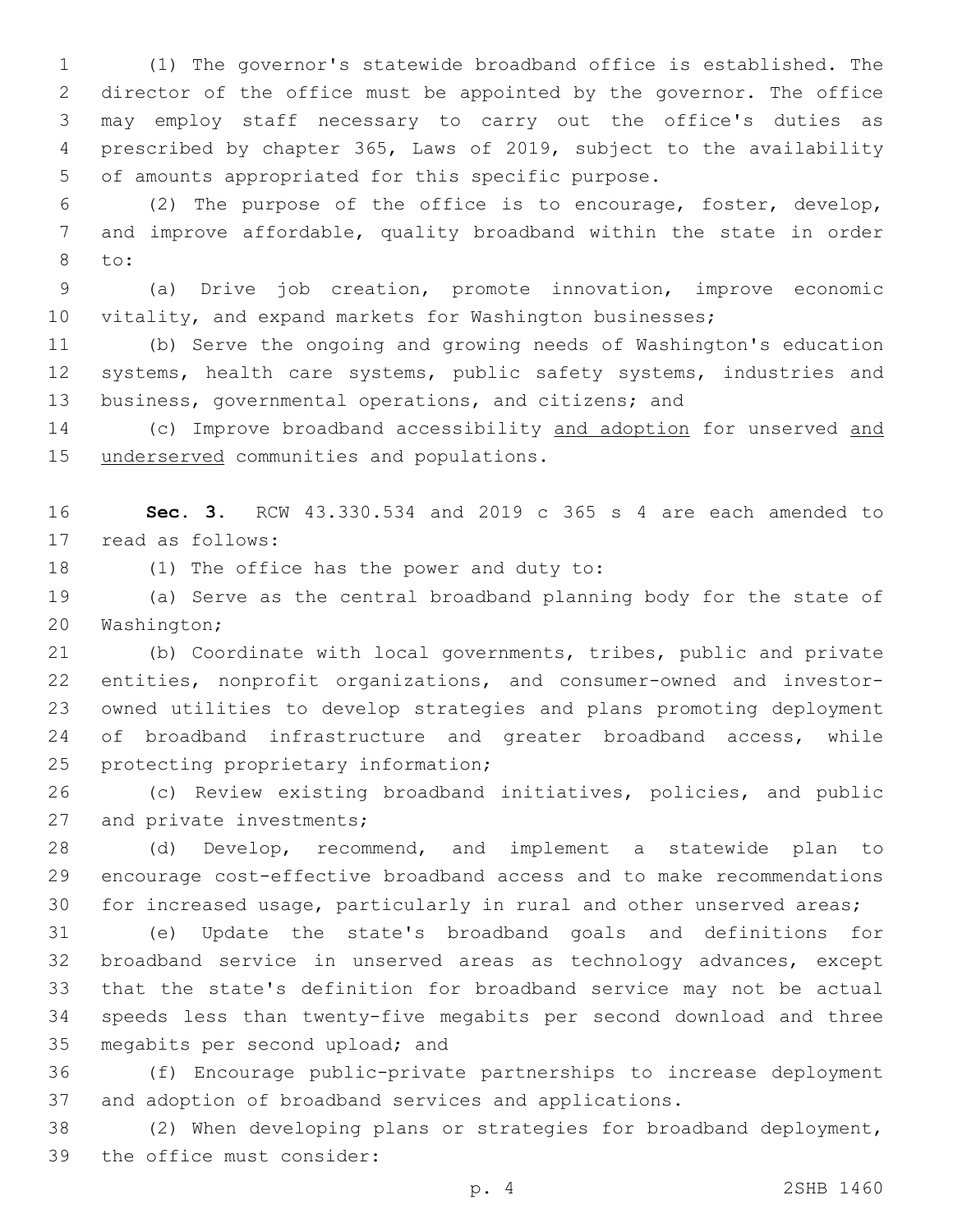(a) Partnerships between communities, tribes, nonprofit organizations, local governments, consumer-owned and investor-owned 3 utilities, and public and private entities;

 (b) Funding opportunities that provide for the coordination of public, private, state, and federal funds for the purposes of making broadband infrastructure or broadband services available to rural and 7 unserved areas of the state;

 (c) Barriers to the deployment, adoption, and utilization of broadband service, including affordability of service; and

 (d) Requiring minimum broadband service of twenty-five megabits per second download and three megabits per second upload speed, that 12 is scalable to faster service.

 (3) The office may assist applicants for the grant and loan programs created in RCW 43.155.160 and 43.330.412 with seeking federal funding or matching grants and other grant opportunities for 16 deploying or increasing adoption of broadband services.

 (4) The office may take all appropriate steps to seek and apply for federal funds for which the office is eligible, and other grants, and accept donations, and must deposit these funds in the statewide 20 broadband account created in RCW 43.155.165.

 (5) In carrying out its purpose, the office may collaborate with the utilities and transportation commission, the office of the chief information officer, the department of commerce, the community economic revitalization board, the public works board, the state 25 librarian, and all other relevant state agencies.

 **Sec. 4.** RCW 43.330.412 and 2011 1st sp.s. c 43 s 607 are each 27 amended to read as follows:

28 The ((community technology)) digital equity opportunity program 29 is created to ((support the efforts of community technology programs)) advance broadband adoption and digital equity and 31 inclusion throughout the state. The ((community technology)) digital 32 equity opportunity program must be administered by the department. The department may contract for services in order to carry out the 34 department's obligations under this section.

 (1) In implementing the ((community technology)) digital equity opportunity program the director must, to the extent funds are 37 appropriated for this purpose:

 (a) Provide organizational and capacity building support to 39 community technology programs throughout the state( $\sqrt{t}$  and identify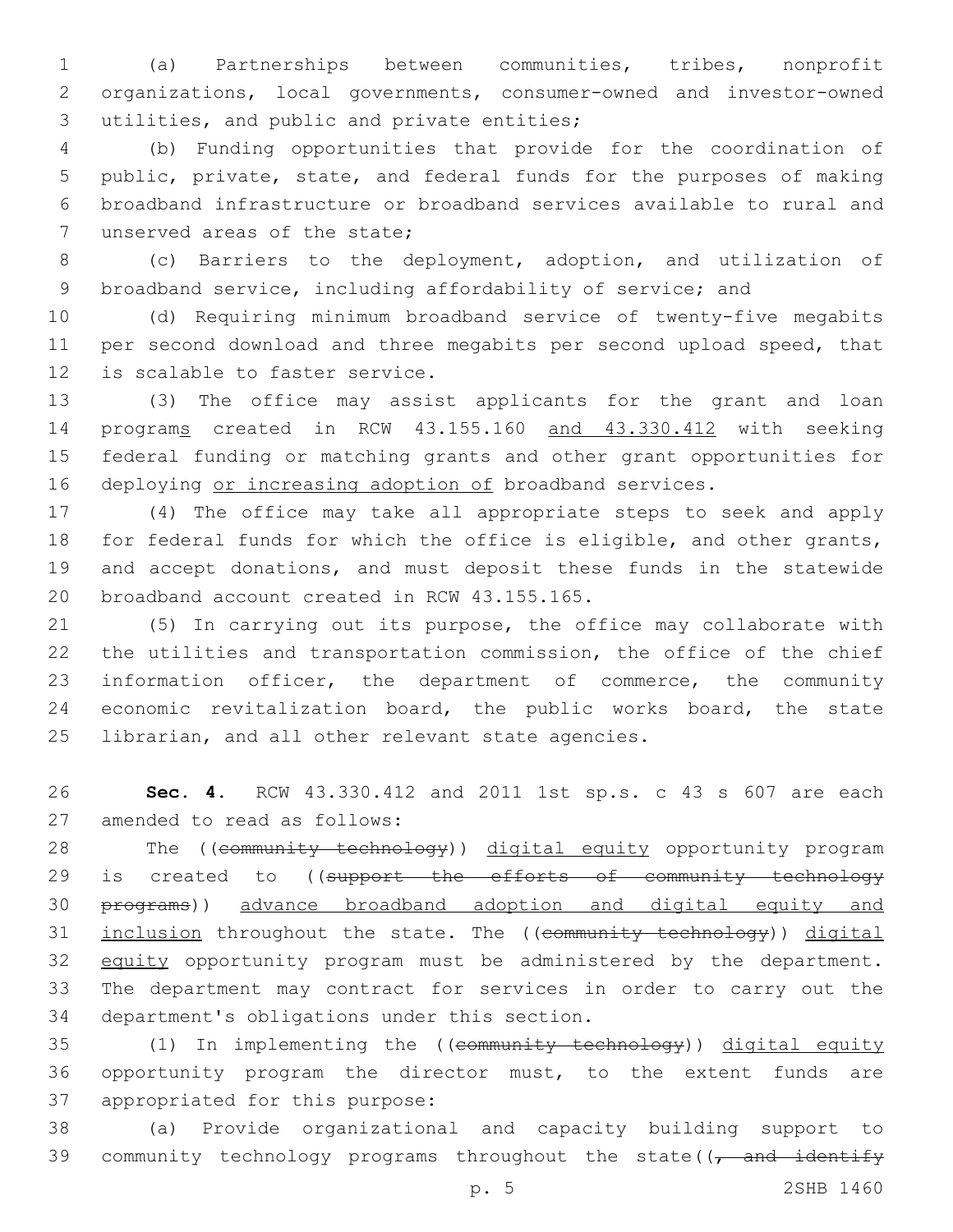and facilitate the availability of other public and private sources of funds to enhance the purposes of the program and the work of community technology programs. No)) and additional support for the purpose of:

5 (i) Evaluating the impact and efficacy of activities supported by 6 grants awarded under the covered programs; and

7 (ii) Developing, cataloging, disseminating, and promoting the 8 exchange of best practices, with respect to and independent of the 9 covered programs, in order to achieve digital equity. After July 1, 10 2023, no more than ((fifteen)) 15 percent of funds received by the 11 director for the program may be expended on these functions;

12 (b) Establish a competitive grant program and provide grants to 13 community technology programs to ((provide training)) advance digital 14 equity and digital inclusion by providing:

15 (i) Training and skill-building opportunities; ((access))

16 (ii) Access to hardware and software; ((internet))

17 (iii) Internet connectivity; ((digital))

18 (iv) Digital media literacy training; ((assistance))

19 (v) Assistance in the adoption of information and communication 20 technologies  $((\pm h))$  for low-income and underserved  $((\pm \pm \infty))$ 21 populations of the state; and ((development))

22 (vi) Development of locally relevant content and delivery of 23 vital services through technology.

(2) Grant applicants must:24

25 (a) Provide evidence that the applicant is a nonprofit entity or 26 a public entity that is working in partnership with a nonprofit 27 entity;

28 (b) Define the geographic area or population to be served;

 (c) Include in the application the results of a needs assessment addressing, in the geographic area or among the population to be served: The impact of inadequacies in technology access or knowledge, 32 barriers faced, and services needed;

 (d) Explain in detail the strategy for addressing the needs identified and an implementation plan including objectives, tasks, and benchmarks for the applicant and the role that other organizations will play in assisting the applicant's efforts;

37 (e) Provide evidence of matching funds and resources, which are 38 equivalent to at least ((one-quarter)) 10 percent of the grant amount 39 committed to the applicant's strategy;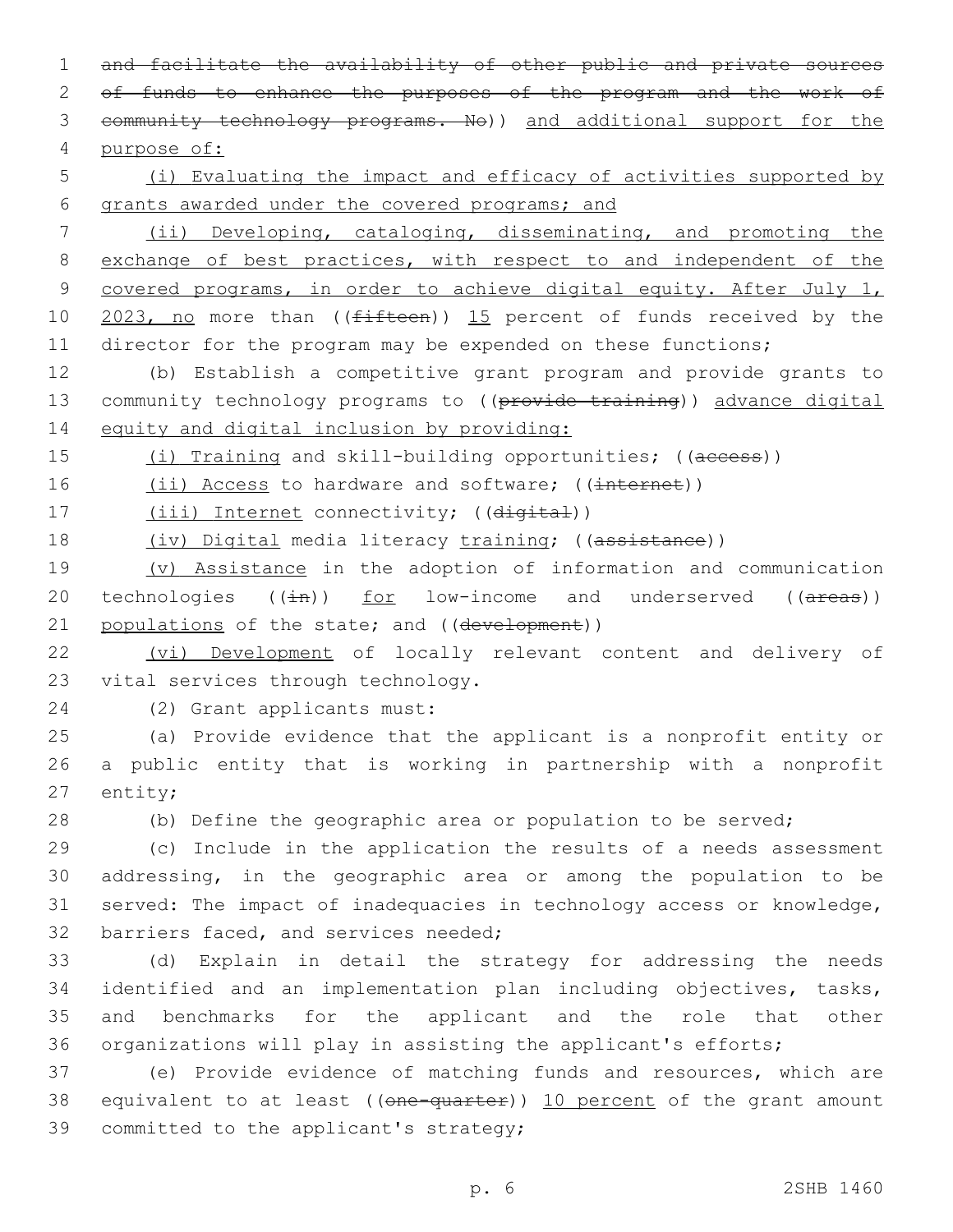(f) Provide evidence that funds applied for, if received, will be used to provide effective delivery of community technology services in alignment with the goals of this program and to increase the applicant's level of effort beyond the current level; and

 (g) Comply with such other requirements as the director establishes.6

7 (3) The director may use no more than ((ten)) 10 percent of funds 8 received for the ((community technology)) digital equity opportunity 9 program to cover administrative expenses.

 (4) The director must establish expected program outcomes for each grant recipient and must require grant recipients to provide an 12 annual accounting of program outcomes.

 (5) No grant under the digital equity opportunity program created under this section may be awarded based on a formula or criteria that give preference to urban areas over rural areas, including the use of criteria that afford increased weight the greater the density of population.

 NEW SECTION. **Sec. 5.** A new section is added to chapter 43.330 19 RCW to read as follows:

 (1) Subject to the availability of funds appropriated for this purpose, the department shall establish a digital equity planning 22 grant program.

 (2) This program shall provide grants to local governments, institutions of higher education, or other entities who have entered into an agreement with a local government, to fund the development of a digital equity plan for a discrete geographic region of the state. Priority must be given for grant applications accompanied by express support from community or neighborhood-based nonprofit organizations, public development authorities, federally recognized Indian tribes in the state, or other community partners and partners from the categories of institutions outlined in RCW 43.330.421. Only the director or the director's designee may authorize expenditures.

 (3) An applicant must submit an application to the department in order to be eligible for funding under this section.

 (4) The department must evaluate and rank applications using objective criteria such as the number of underserved population served and subjective criteria such as the degree of support and engagement evidenced by the community who will be served.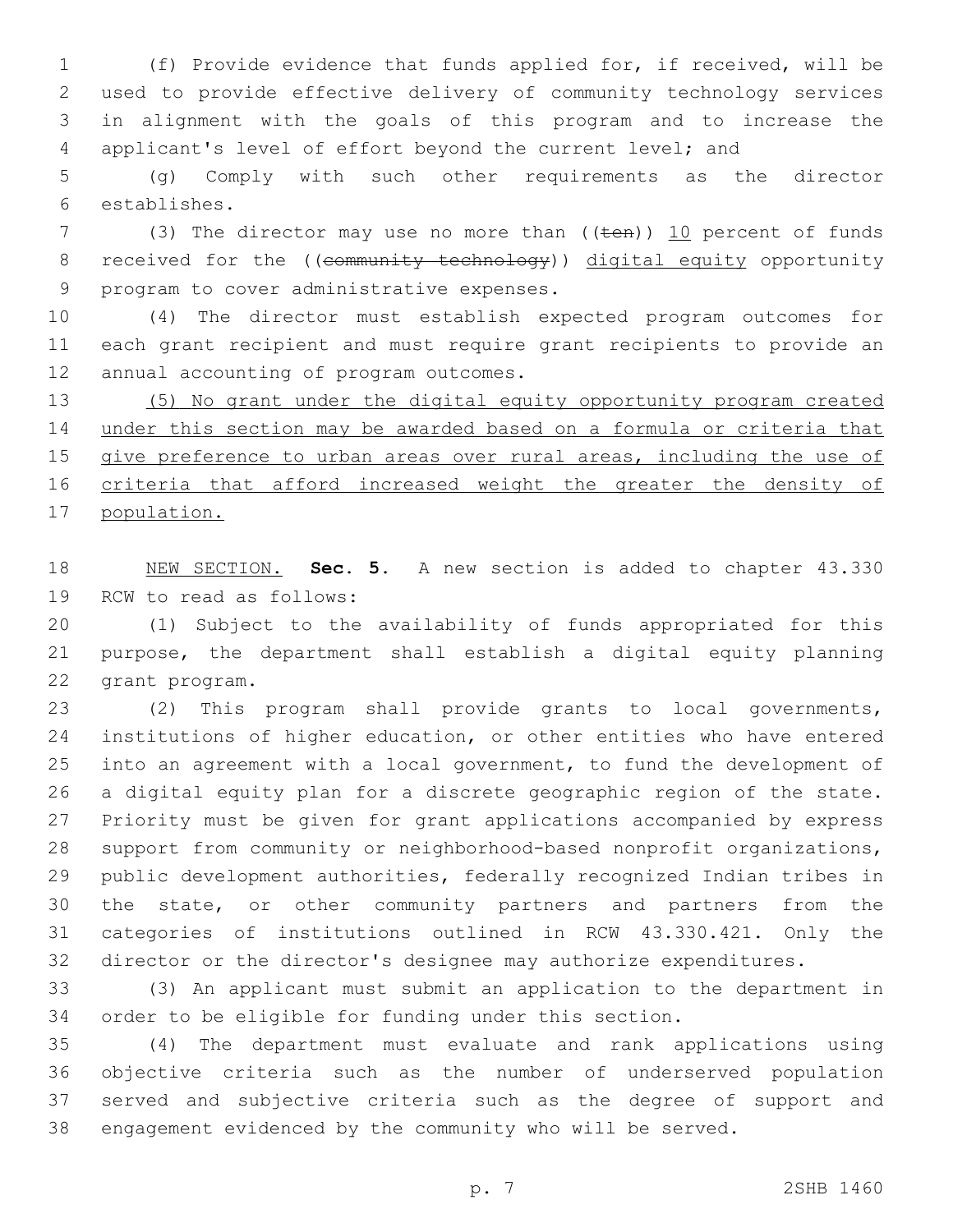(5) No planning grant under this section may be awarded based on a formula or criteria that give preference to urban areas over rural areas, including the use of criteria that afford increased weight the 4 greater the density of population.

 (6) The department shall develop criteria for what the digital 6 equity plans must include.

(7) The department may adopt rules to implement this section.

 NEW SECTION. **Sec. 6.** A new section is added to chapter 43.330 9 RCW to read as follows:

 (1) The Washington digital equity forum is established and its purpose is to develop recommendations to advance digital connectivity in Washington state. In developing its recommendations, the forum 13 must:

 (a) Develop goals that are consistent with the goals of the governor's statewide broadband office, as provided in RCW 43.330.536;

(b) Strengthen public-private partnerships;16

 (c) Solicit public input through public hearings or informational 18 sessions;

 (d) Work to increase collaboration and communication between local, state, and federal governments and agencies; and

(e) Recommend reforms to current universal service mechanisms.

 (2) The directors of the governor's statewide broadband office and the Washington state office of equity are responsible for appointing participating members of the digital equity forum and no appointment may be made unless each director concurs in the appointment. In making appointments, the directors must prioritize 27 appointees representing:

28 (a) Federally recognized tribes;

(b) State agencies involved in digital equity; and

 (c) Underserved and unserved communities, including historically 31 disadvantaged communities.

 (3) A majority of the participating members appointed by the directors must appoint an administrative chair for the forum.

 (4) In addition to members appointed by the directors, four legislators may serve on the digital equity forum in an ex officio capacity. Legislative participants must be appointed as follows:

 (a) The speaker of the house of representatives must appoint one member from each of the two largest caucuses of the house of 39 representatives; and